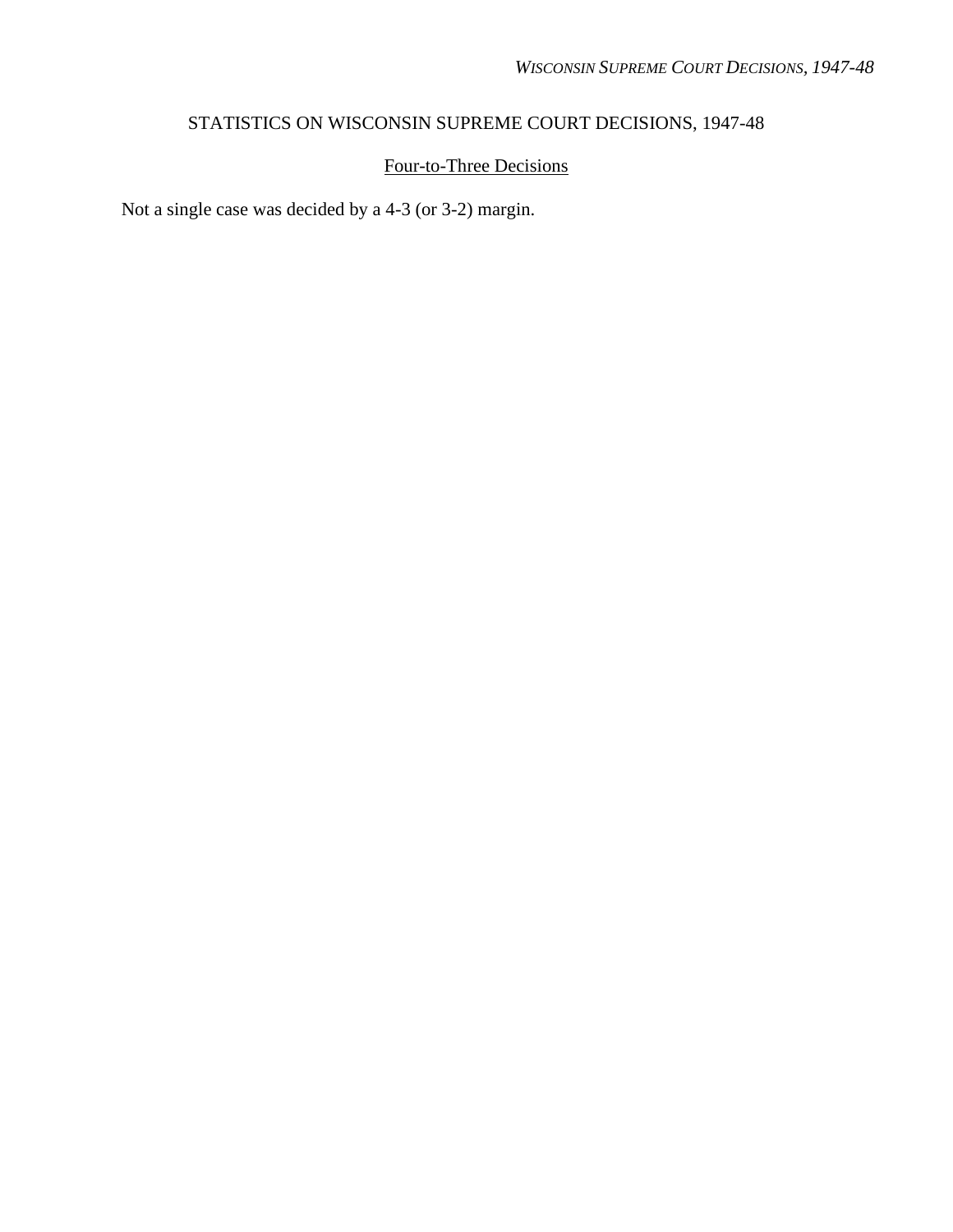| $7-0$ (or 6-0, 5-0)                          | $5 - 2$<br>$\overline{6}$ -1 (or 5-1, 4-1)          |                          | $4 - 3$   |
|----------------------------------------------|-----------------------------------------------------|--------------------------|-----------|
| 198/207 (96%)                                | 7/207(3%)                                           | $2/207(1\%)$             | 0/207(0%) |
| Barutha v. Chicago, N. S. & M. R.            | Collar v. Meyer                                     | Ische v. Ische           |           |
| Co.                                          |                                                     |                          |           |
| Bauch v. State Farm Mut. Auto.               | Czerniakowski v. National                           | State v. Industrial Com. |           |
| Ins. Co.                                     | Ice & Coal Co.                                      |                          |           |
| Brophy v. Milwaukee E. R. & T.               | <b>Estate of Bitker</b>                             |                          |           |
| Co.<br><b>Brumer v. United States</b>        |                                                     |                          |           |
| Buschman v. Olson                            | Buss v. Buss $(5-1)$<br>In re Klofanda's Will (5-1) |                          |           |
| Byers v. Rumppe                              | Uren v. Purity Dairy Co.                            |                          |           |
|                                              | $(5-1)$                                             |                          |           |
| Coryell v. Bluett                            | State ex rel. Lawrence v.                           |                          |           |
|                                              | Burke $(4-1)$                                       |                          |           |
| Courtney v. Courtney                         |                                                     |                          |           |
| Delaney v. Supreme Inv. Co.                  |                                                     |                          |           |
| Dinger v. McCoy Transp. Co.                  |                                                     |                          |           |
| Duda v. Beben                                |                                                     |                          |           |
| Eaton v. State                               |                                                     |                          |           |
| Ebner v. Industrial Com.                     |                                                     |                          |           |
| <b>Elkhorn Production Credit Ass'n</b>       |                                                     |                          |           |
| v. Johnson<br>Elkhorn v. Industrial Com.     |                                                     |                          |           |
| Estate of Benson v. Alm                      |                                                     |                          |           |
| Estate of Callahan                           |                                                     |                          |           |
| <b>Estate of Doherty</b>                     |                                                     |                          |           |
| <b>Estate of Filzen</b>                      |                                                     |                          |           |
| <b>Estate of Hounsell</b>                    |                                                     |                          |           |
| Estate of Lambert v. John                    |                                                     |                          |           |
| <b>Estate of Petit</b>                       |                                                     |                          |           |
| Estate of Schultz                            |                                                     |                          |           |
| Evans v. La Crosse Laundry &                 |                                                     |                          |           |
| Cleaning Co.                                 |                                                     |                          |           |
| Fontaine v. Brown County Motors              |                                                     |                          |           |
| Co.                                          |                                                     |                          |           |
| Gale v. Consol. Bus & Equipment              |                                                     |                          |           |
| Co.                                          |                                                     |                          |           |
| Garlock v. Chicago, M., S. P. &<br>P. R. Co. |                                                     |                          |           |
| Gertz v. Gertz                               |                                                     |                          |           |
| Gilbertson v. Gmeinder                       |                                                     |                          |           |
| Gillespie v. Sykes                           |                                                     |                          |           |
| Globe Steel Tubes Co. v.                     |                                                     |                          |           |
| Industrial Comm'n                            |                                                     |                          |           |
| Grohusky v. Ferry                            |                                                     |                          |           |
| Hagen v. Thompson                            |                                                     |                          |           |
| Hansen v. Hansen                             |                                                     |                          |           |
| Hoehne v. Mittelstadt                        |                                                     |                          |           |
| Huerth v. Prairie Du Sac                     |                                                     |                          |           |
| Hynek v. Kewaunee, G. B. & W.                |                                                     |                          |           |
| R. Co.                                       |                                                     |                          |           |
| In re Brand                                  |                                                     |                          |           |
| In re King's Will                            |                                                     |                          |           |
| In re Paulson's Will                         |                                                     |                          |           |

# Decisions by Vote Split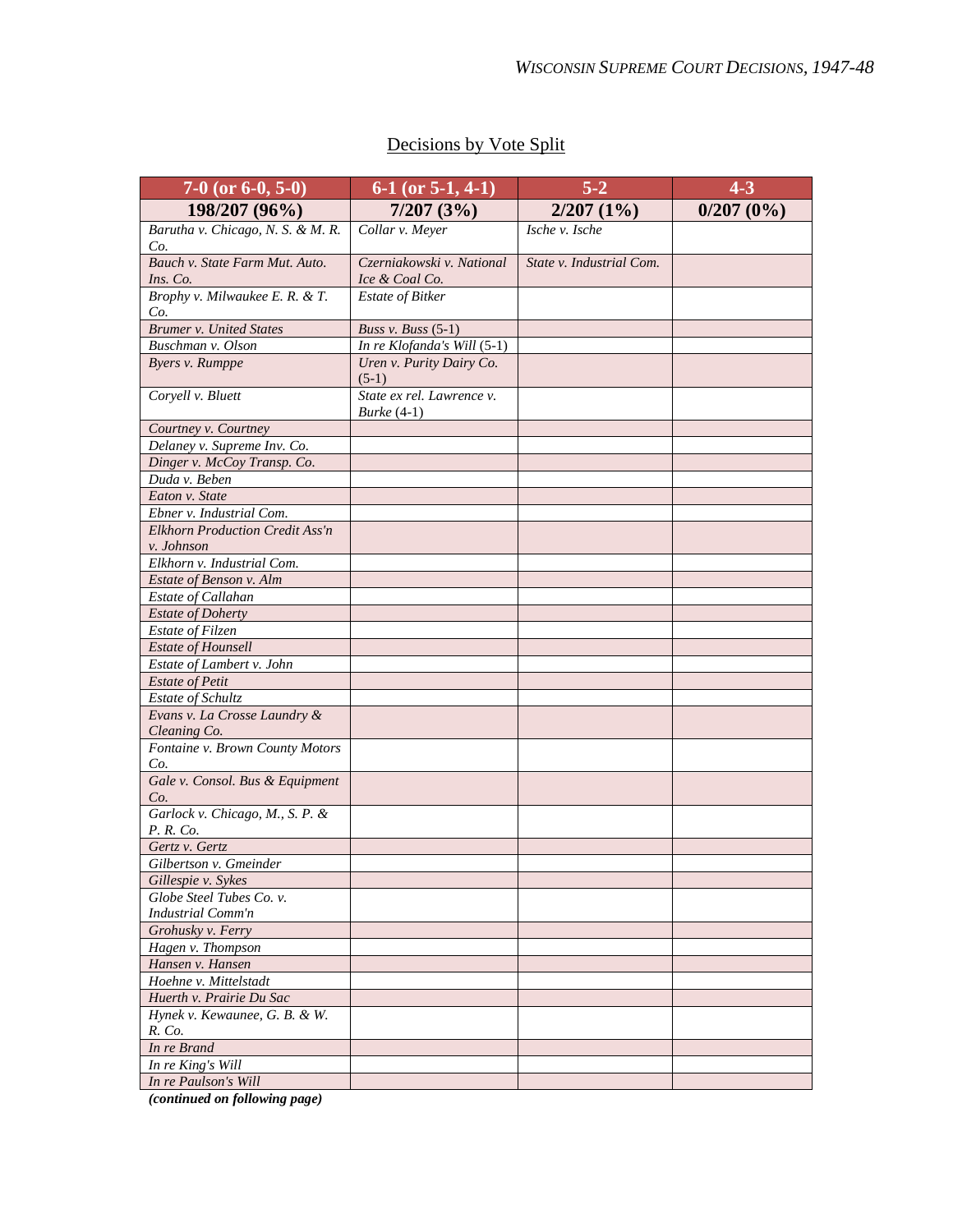| In re Schaech's Will                                 |  |  |
|------------------------------------------------------|--|--|
| International Union, United Auto.                    |  |  |
| etc. v. Gooding                                      |  |  |
| J. W. Cartage Co. v. Laufenberg                      |  |  |
| Jones v. Wisconsin Michigan                          |  |  |
| Power Co.                                            |  |  |
| Kemps v. Wendt                                       |  |  |
| Kimball v. Mathey                                    |  |  |
| Kling v. Sommers                                     |  |  |
| Kowalsky v. General Industrial                       |  |  |
| <b>Sales</b>                                         |  |  |
| La Crosse Tel. Corp. v. Wisconsin                    |  |  |
| <b>Employment Relations Board</b>                    |  |  |
| Lambie v. Vandenberg                                 |  |  |
| Lerner v. Lerner                                     |  |  |
| Mandella v. State                                    |  |  |
| Martin v. Weber                                      |  |  |
| McCoy v. Hoff                                        |  |  |
| McKenzie v. Clear Lake Union                         |  |  |
| Free High School Dist.                               |  |  |
| Meyers v. Wells                                      |  |  |
| Mickoleski v. Becker                                 |  |  |
| Miller v. Tainter                                    |  |  |
| Milwaukee v. Public Service                          |  |  |
| Com.                                                 |  |  |
| Mitchell v. Lewensohn                                |  |  |
| Nemeth v. Farmers Co-op.                             |  |  |
| Elevator Co.<br>North End Foundry Co. v.             |  |  |
| Industrial Com.                                      |  |  |
| Pabst Brewing Co. v. Wisconsin                       |  |  |
| <b>Employment Relations Board</b>                    |  |  |
| Parish v. Awschu Properties                          |  |  |
| Penokee Veneer Co. v. Industrial                     |  |  |
| Com.                                                 |  |  |
| Peterson v. Kemling                                  |  |  |
| Petre v. Slowinski                                   |  |  |
| Racine v. Woiteshek                                  |  |  |
| Rahn v. Co-operative Ins. Mut.                       |  |  |
| Richartz v. Martin                                   |  |  |
| Riebs v. Milwaukee County Park                       |  |  |
| Comm'n                                               |  |  |
| Ruffalo v. Savage                                    |  |  |
| Saxhaug v. Forsyth Leather Co.                       |  |  |
| Schemm v. Bruch                                      |  |  |
| Schrank v. Philibeck                                 |  |  |
| Schultz v. Brogan                                    |  |  |
| Scipior v. Shea                                      |  |  |
| Serkowski v. Wolf                                    |  |  |
| Setzer v. Setzer                                     |  |  |
| Skalitsky v. Consolidated Badger                     |  |  |
| Co-operative                                         |  |  |
| Smith v. Vogt                                        |  |  |
| Smith v. Whitewater [251 Wis.                        |  |  |
| 3061                                                 |  |  |
| Smith v. Whitewater [251 Wis.                        |  |  |
| 313]                                                 |  |  |
| Sorenson v. Stowers<br>(continued on following nage) |  |  |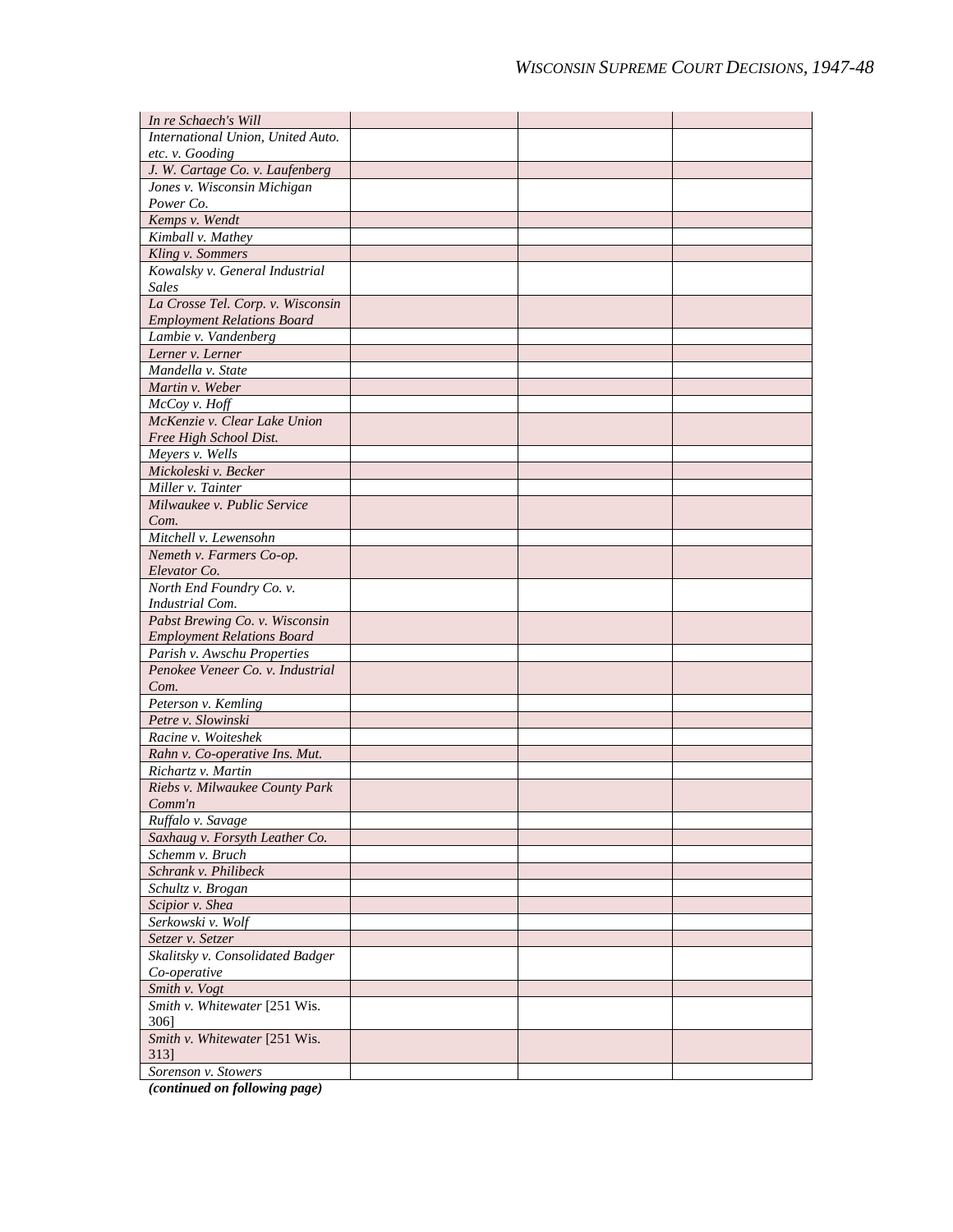| South Side Roofing & Material                        |  |  |
|------------------------------------------------------|--|--|
| Co. v. Industrial Com.                               |  |  |
| State ex rel. Baranowski v.                          |  |  |
| Koszewski                                            |  |  |
| State ex rel. Borgen v. Nitz                         |  |  |
| State ex rel. Buse v. Drewniak                       |  |  |
| State ex rel. Martin v. Giessel                      |  |  |
| State ex rel. McStroul v. Lucas                      |  |  |
| State ex rel. Prahlow v.                             |  |  |
| Milwaukee                                            |  |  |
| State v. Flanagan                                    |  |  |
| State v. Gibbs                                       |  |  |
| State v. Hanks                                       |  |  |
| State v. Kuick [252 Wis. 236]                        |  |  |
| State v. Mier                                        |  |  |
| Storlie v. Hartford Acci. & Indem.<br>Co.            |  |  |
| Suburban Inv. Co. v. Milwaukee                       |  |  |
| County                                               |  |  |
| Sunderman v. Warnken                                 |  |  |
| Tupitza v. Tupitza                                   |  |  |
| Van Ness v. Rindle                                   |  |  |
| Vorvilas v. Vorvilas                                 |  |  |
| Wall v. Wall                                         |  |  |
| Wallin v. Sutherland                                 |  |  |
| Wausau Theatres Co. v. Genrich                       |  |  |
| Welch v. Chippewa Sales Co.                          |  |  |
| Welsh v. Mulligan                                    |  |  |
| Wenneman v. Royal Indem. Co.                         |  |  |
| Wenzel v. Meske                                      |  |  |
| Werner v. Milwaukee Solvay<br>Coke Co.               |  |  |
| Woods on behalf of United States                     |  |  |
| v. Winter                                            |  |  |
| Wussow v. Gaida                                      |  |  |
| Zeinemann v. Gasser                                  |  |  |
| Zeise v. Deprey                                      |  |  |
| In re Estate of Lindh (per curiam,<br>$7-0$          |  |  |
| Andersen v. Meyer (6-0)                              |  |  |
| Application of Sherper's, Inc. (6-<br>(0)            |  |  |
| Armour & Co. v. Wisconsin Dep't<br>of Taxation (6-0) |  |  |
| Baldwin v. Baldwin (6-0)                             |  |  |
| Berlowitz v. Roach (6-0)                             |  |  |
| Bextel v. Franks (6-0)                               |  |  |
| Burt v. Meunier (6-0)                                |  |  |
| Coffey v. Oscar Mayer & Co. (6-                      |  |  |
| $\left( 0\right)$                                    |  |  |
| Commonwealth Tel. Co. v. Public                      |  |  |
| Service Com. (6-0)                                   |  |  |
| Estate of Boyle (6-0)                                |  |  |
| Estate of Brust (6-0)                                |  |  |
| Estate of Feeley (6-0)                               |  |  |
| Estate of Wheeler (6-0)                              |  |  |
| Fidelity Sav. Bank v. Aulik (6-0)                    |  |  |
| In re Hickey's Will (6-0)                            |  |  |
| Kelly v. Sullivan (6-0)                              |  |  |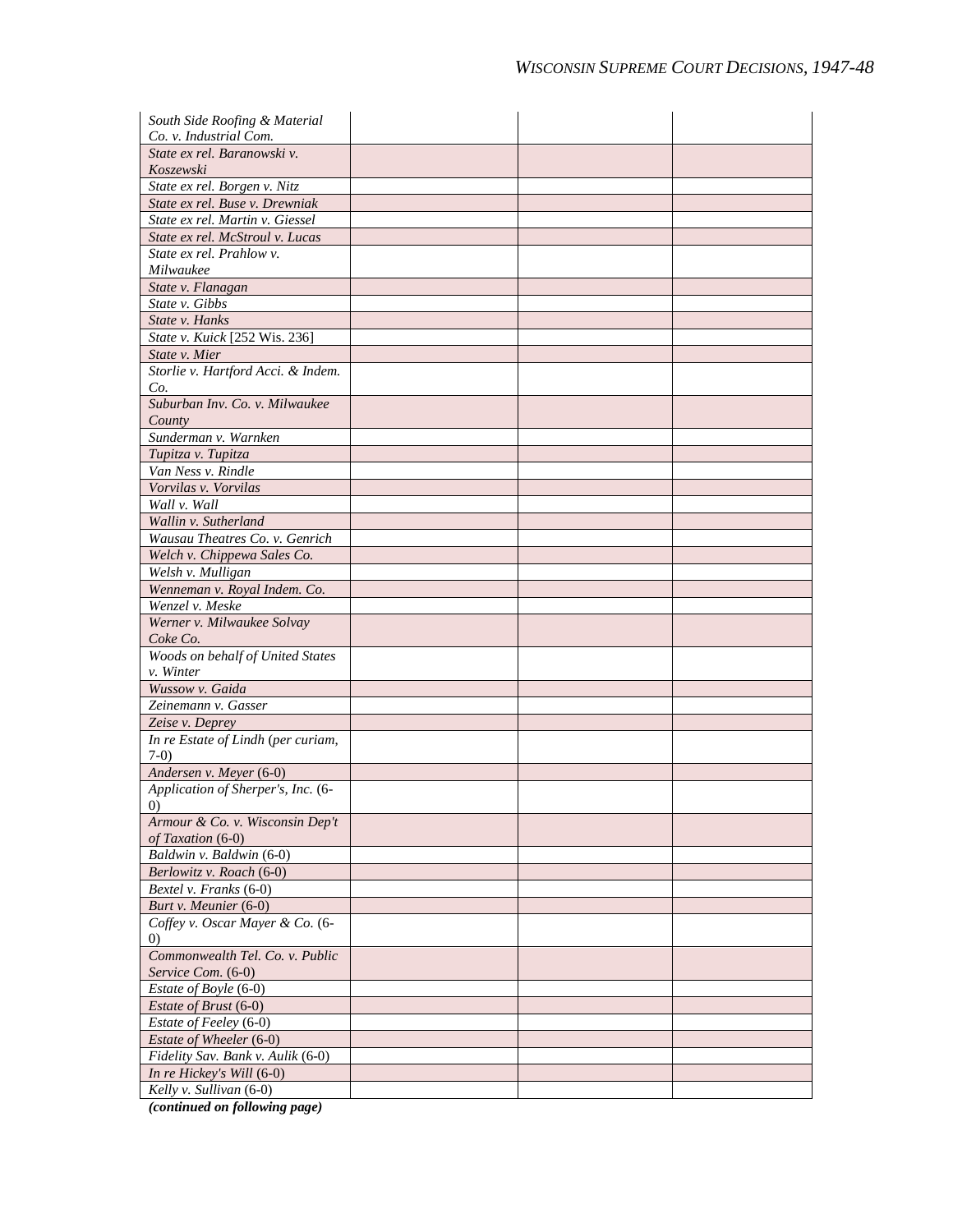| Krueger v. Shufeldt (6-0)                                        |  |  |
|------------------------------------------------------------------|--|--|
| Lewis v. Lewis $(6-0)$                                           |  |  |
| Morris v. Kallas (6-0)                                           |  |  |
| Nelson v. Chicago, M., S. P. & P.                                |  |  |
| $R. Co. (6-0)$                                                   |  |  |
| Nickel v. Salen (6-0)                                            |  |  |
| Northern State Power Co. v.                                      |  |  |
| Industrial Com. (6-0)                                            |  |  |
| Olson v. State Farm Mut. Auto.                                   |  |  |
| <i>Ins.</i> $Co. (6-0)$                                          |  |  |
| Pelikan v. Spheeris (6-0)                                        |  |  |
| Reinke v. Chicago, M., S. P. & P.<br>$R. Co. (6-0)$              |  |  |
| Roush v. Battin (6-0)                                            |  |  |
| Seibert v. Morris (6-0)                                          |  |  |
| Shawano Finance Corp. v. Haase                                   |  |  |
| $(6-0)$                                                          |  |  |
| Skrzypzcak v. Skrzypzcak (6-0)                                   |  |  |
| State ex rel. Happel v. Schmidt                                  |  |  |
| $(6-0)$                                                          |  |  |
| State ex rel. Week v. Wisconsin                                  |  |  |
| State Board of Examiners (6-0)                                   |  |  |
| State v. Goyins (6-0)                                            |  |  |
| State v. Kuick (6-0) [252 Wis.                                   |  |  |
| 5951                                                             |  |  |
| Thiel v. Jahns (6-0)                                             |  |  |
| Thurner Heat Treating Co. v.                                     |  |  |
| Memco, Inc. (6-0)                                                |  |  |
| Trempealeau County v. Marsh (6-                                  |  |  |
| $\left( 0\right)$                                                |  |  |
| Van Rooy Printing Co. v. Harvey<br>Pierre Post of V. F. W. (6-0) |  |  |
| Volkmann v. Fidelity & Casualty                                  |  |  |
| $Co. (6-0)$                                                      |  |  |
| Washington Homes Ass'n v.                                        |  |  |
| Wanecek (6-0)                                                    |  |  |
| Wiley v. Grindey (6-0)                                           |  |  |
| Wisconsin Electric Power Co. v.                                  |  |  |
| Wisconsin Dep't of Taxation (6-0)                                |  |  |
| <b>Wisconsin Employment Relations</b>                            |  |  |
| Bd. v. Algoma Plywood & Veneer                                   |  |  |
| $Co. (6-0)$                                                      |  |  |
| <b>Wisconsin Employment Relations</b>                            |  |  |
| Board v. Allis-Chalmers Workers'                                 |  |  |
| Union (6-0) [252 Wis. 436]                                       |  |  |
| Wisconsin Liquor Co. v.<br>Peckarsky (6-0)                       |  |  |
| Woodcock v. Home Mut. Casualty                                   |  |  |
| $Co. (6-0)$                                                      |  |  |
| Zlindra v. Zlindra (6-0)                                         |  |  |
| Blooming Grove v. Madison (per                                   |  |  |
| curiam, 6-0)                                                     |  |  |
| Gateway City Transfer Co. v.                                     |  |  |
| Public Service Com. (per curiam,                                 |  |  |
| $6-0$                                                            |  |  |
| Biever v. Szultek (5-0)                                          |  |  |
| Buetow v. Hietpas (5-0)                                          |  |  |
| Dabareiner v. Weisflog (5-0)                                     |  |  |
|                                                                  |  |  |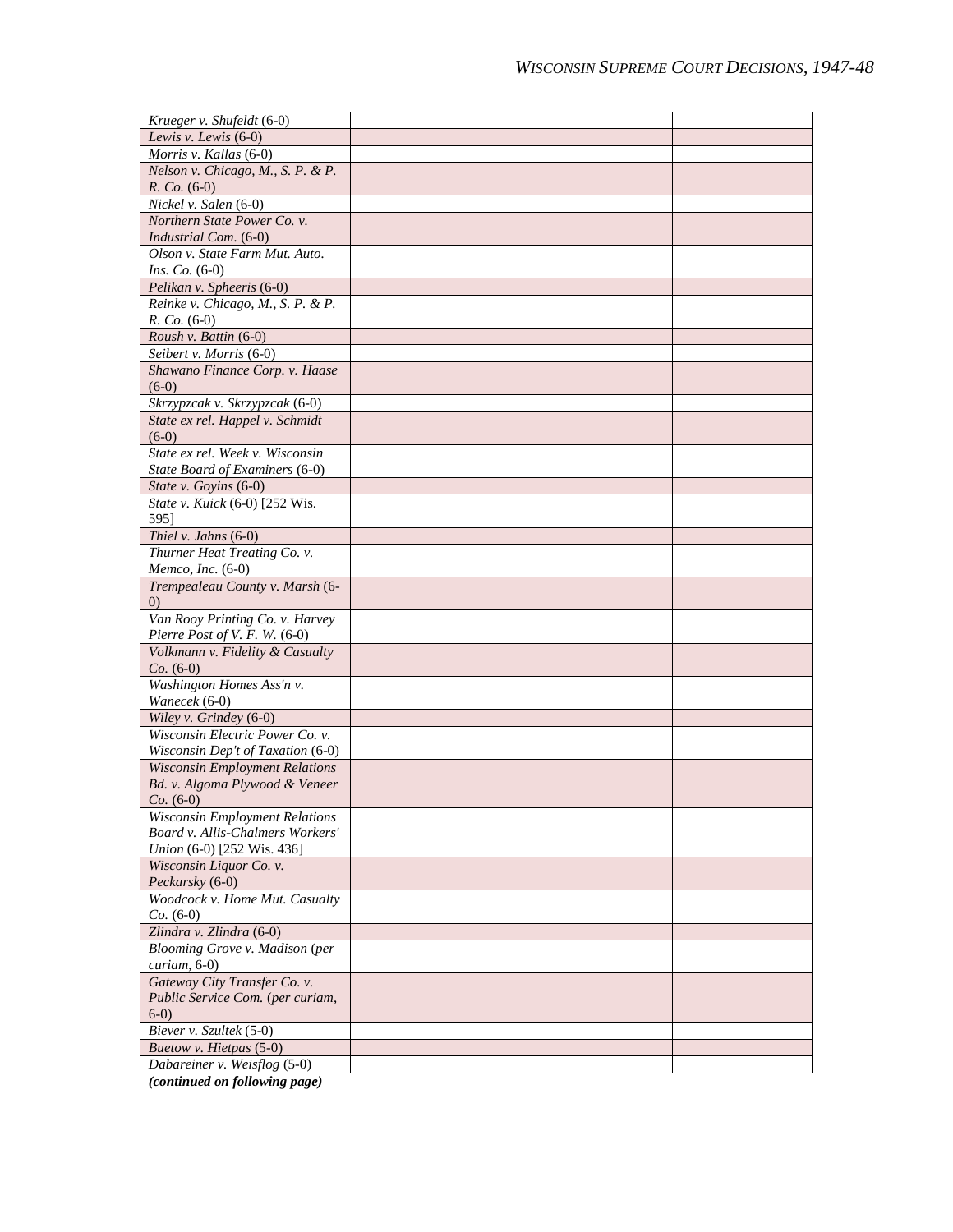| Darling v. Commercial & Sav.<br>$Bank(5-0)$                               |  |  |
|---------------------------------------------------------------------------|--|--|
| Estate of Boston: Warner v.<br><i>Boston</i> $(5-0)$                      |  |  |
| Estate of Curtis v. Curtis (5-0)                                          |  |  |
| Friess v. Clark Super Gas Co. (5-<br>$\left( 0\right)$                    |  |  |
| Helms v. Fox Badger Theatres                                              |  |  |
| $Corp. (5-0)$<br>Hudson v. Graff (5-0)                                    |  |  |
| In re Colman's Will (5-0)                                                 |  |  |
| In re Incorporation of Hallie (5-                                         |  |  |
| $\left( 0\right)$                                                         |  |  |
| In re Schultz' Will (5-0)                                                 |  |  |
| In re Smith's Will (5-0)                                                  |  |  |
| In re Volkering's Will (5-0)                                              |  |  |
| Liquor Salesmen, etc. v. Yahr-                                            |  |  |
| Lange Liquor, Inc. (5-0)                                                  |  |  |
| McGeoch Bldg. Co. v. Dick &                                               |  |  |
| Reuteman Co. (5-0)                                                        |  |  |
| Minton v. Minton (5-0)                                                    |  |  |
| Richter v. Fassett (5-0)                                                  |  |  |
| Sheldon v. Nick & Sons, Inc. $(5-0)$                                      |  |  |
| Shewalter v. Shewalter (5-0)                                              |  |  |
| Smith v. Hardware Dealers Mut.                                            |  |  |
| Fire Ins. Co. $(5-0)$                                                     |  |  |
| State ex rel. Moon v. Annear (5-0)                                        |  |  |
| State v. Evjue (5-0)                                                      |  |  |
| State v. Grengs (5-0)                                                     |  |  |
| State v. Raines (5-0)                                                     |  |  |
| Sterba v. Klevisha (5-0)                                                  |  |  |
| Todorovich v. Kinnickinnic                                                |  |  |
| Federal Sav. & Loan Asso. (5-0)                                           |  |  |
| Wallner v. Fidelity & Deposit Co.                                         |  |  |
| $(5-0)$                                                                   |  |  |
| <b>Wisconsin Employment Relations</b><br>Board v. Allis-Chalmers Workers' |  |  |
|                                                                           |  |  |
| <i>Union</i> (5-0) [252 Wis. 43]<br>Zech v. Accola (5-0)                  |  |  |
| Bula v. Oneida Farms (per                                                 |  |  |
| $curiam, 5-0)$                                                            |  |  |
| Hall v. Walton (per curiam, 5-0)                                          |  |  |
| Jazwinski v. Milwaukee (per                                               |  |  |
| $curiam, 5-0)$                                                            |  |  |
| Kadow v. Aluminum Specialty Co.                                           |  |  |
| $(per\, curiam, 5-0)$                                                     |  |  |
| <b>Wisconsin Employment Relations</b>                                     |  |  |
| Board v. J. P. Cullen & Son (per                                          |  |  |
| $curiam, 5-0)$                                                            |  |  |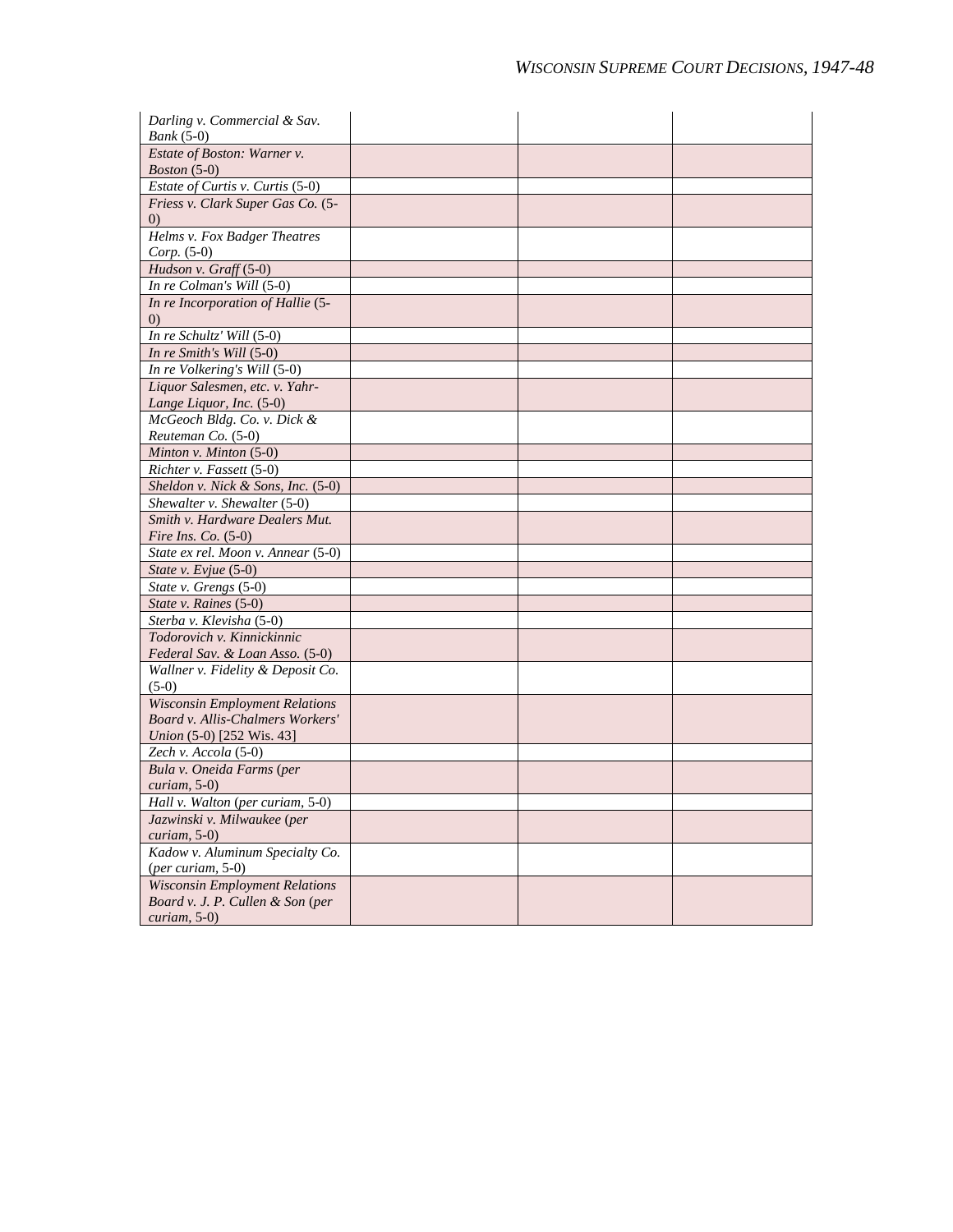## Frequency in the Majority

These tables display how frequently each justice voted in the majority. The first table includes all cases in which a justice voted, while the second table includes only cases decided by split votes.

| <b>Justice</b> | <b>Majority Votes</b><br>Cast | <b>Total Votes</b><br>Cast | <b>Percent</b> in<br><b>Majority</b> |
|----------------|-------------------------------|----------------------------|--------------------------------------|
| Wickhem        | 206                           | 207                        | 99.5%                                |
| Fairchild      | 206                           | 206                        | 100%                                 |
| Fritz          | 200                           | 206                        | 97.1%                                |
| Rosenberry     | 207                           | 207                        | 100%                                 |
| <b>Barlow</b>  | 162                           | 163                        | 99.4%                                |
| Fowler         | 122                           | 122                        | 100%                                 |
| Rector         | 79                            | 80                         | 98.8%                                |
| Martin         | 8                             | 8                          | 100%                                 |
| Hughes         | 125                           | 127                        | 98.4%                                |

### All Cases

#### Non-Unanimous Decisions

| <b>Justice</b> | <b>Majority Votes</b><br>Cast | <b>Total Votes</b><br>Cast | <b>Percent</b> in<br><b>Majority</b> |
|----------------|-------------------------------|----------------------------|--------------------------------------|
| Wickhem        |                               | 9                          | 89%                                  |
| Fairchild      | 9                             | 9                          | 100%                                 |
| Fritz          | 3                             | 9                          | 33%                                  |
| Rosenberry     | 9                             | 9                          | 100%                                 |
| <b>Barlow</b>  |                               | 8                          | 88%                                  |
| Fowler         |                               | 5                          | 100%                                 |
| Rector         |                               | $\overline{2}$             | 50%                                  |
| Martin         |                               |                            | $-9/0$                               |
| Hughes         |                               |                            | 71%                                  |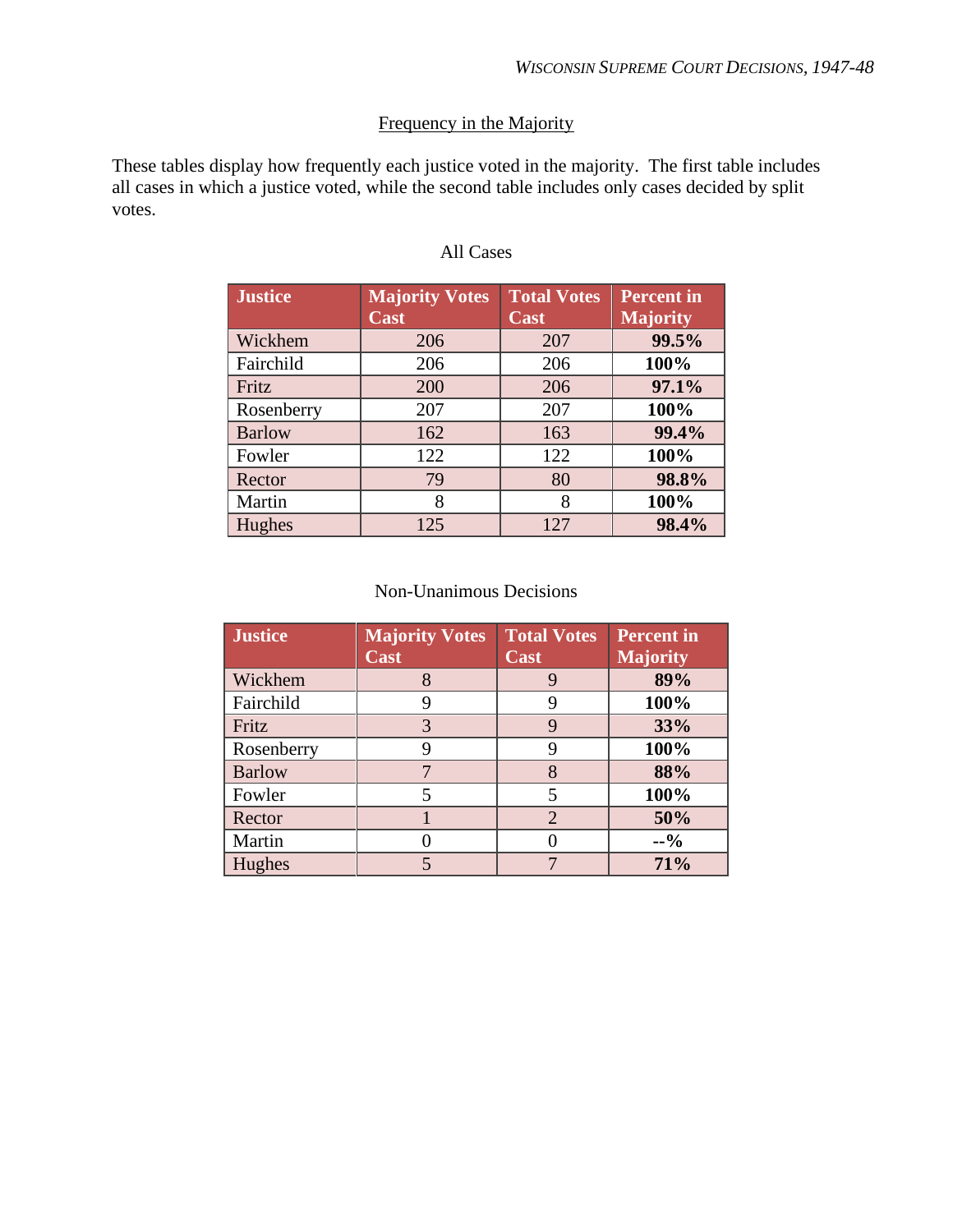## Opinions Authored<sup>1</sup>

The first table indicates how many majority opinions a justice authored in cases decided by each of the four possible majority vote totals. The second table shows how many concurrences and dissents each justice wrote. If a justice concurred or dissented without authoring an opinion, he is not credited.

| <b>Opinion Author</b> | 7-0 (or $6-0, 5-0$ ) | 6-1 (or $5-1$ , 4-1) | $5-2$ | $4 - 3$ |
|-----------------------|----------------------|----------------------|-------|---------|
| Wickhem               | 33                   |                      |       |         |
| Fairchild             | 32                   |                      |       |         |
| Fritz                 | 31                   |                      |       |         |
| Rosenberry            | 30                   |                      |       |         |
| <b>Barlow</b>         | 24                   |                      |       |         |
| Fowler                |                      |                      |       |         |
| Rector                |                      |                      |       |         |
| Martin                |                      |                      |       |         |
| Hughes                |                      |                      |       |         |

| <b>Opinion Author</b> | <b>Concurring</b><br><b>Opinions</b> | <b>Dissenting</b><br><b>Opinions</b> |
|-----------------------|--------------------------------------|--------------------------------------|
| Wickhem               |                                      |                                      |
| Fairchild             |                                      |                                      |
| Fritz                 |                                      |                                      |
| Rosenberry            |                                      |                                      |
| <b>Barlow</b>         |                                      |                                      |
| Fowler                |                                      |                                      |
| Rector                |                                      |                                      |
| Martin                |                                      |                                      |
| Hughes                |                                      |                                      |

<sup>&</sup>lt;sup>1</sup> *Per curiam* decisions are, of course, omitted.